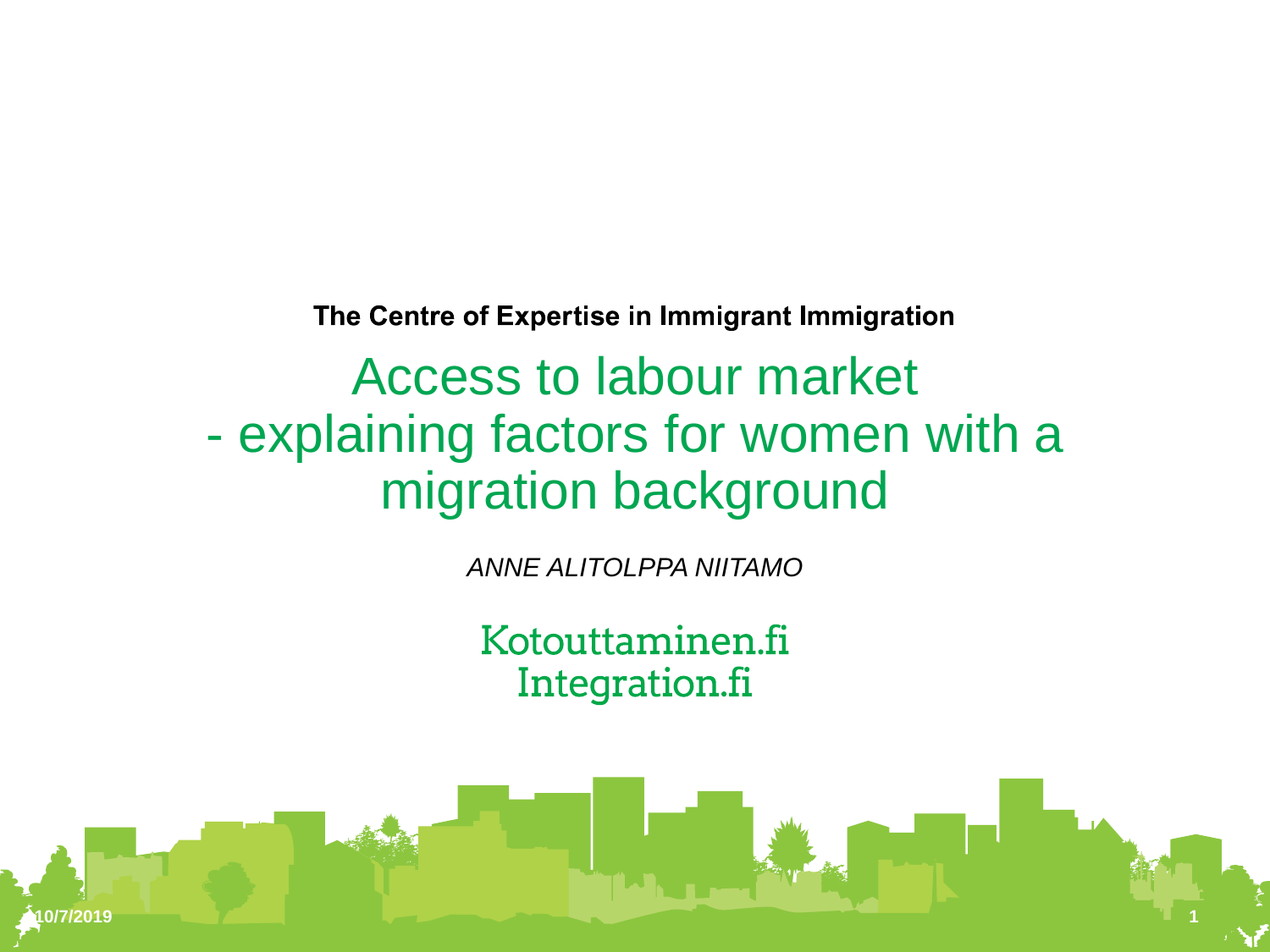

Ministry of Economic Affairs and Employment of Finland

Kotouttaminen.fi Integration.fi

# The Centre of Expertise in Immigrant Integration

- Established in 2014
- Funded by the state budget
- Aims to enhance the efficiency of integration activites by providing useful and practical information for service providers and decision makers

**10/7/2019 2**

• See webpage [www.kotouttaminen.fi](http://www.kotouttaminen.fi/)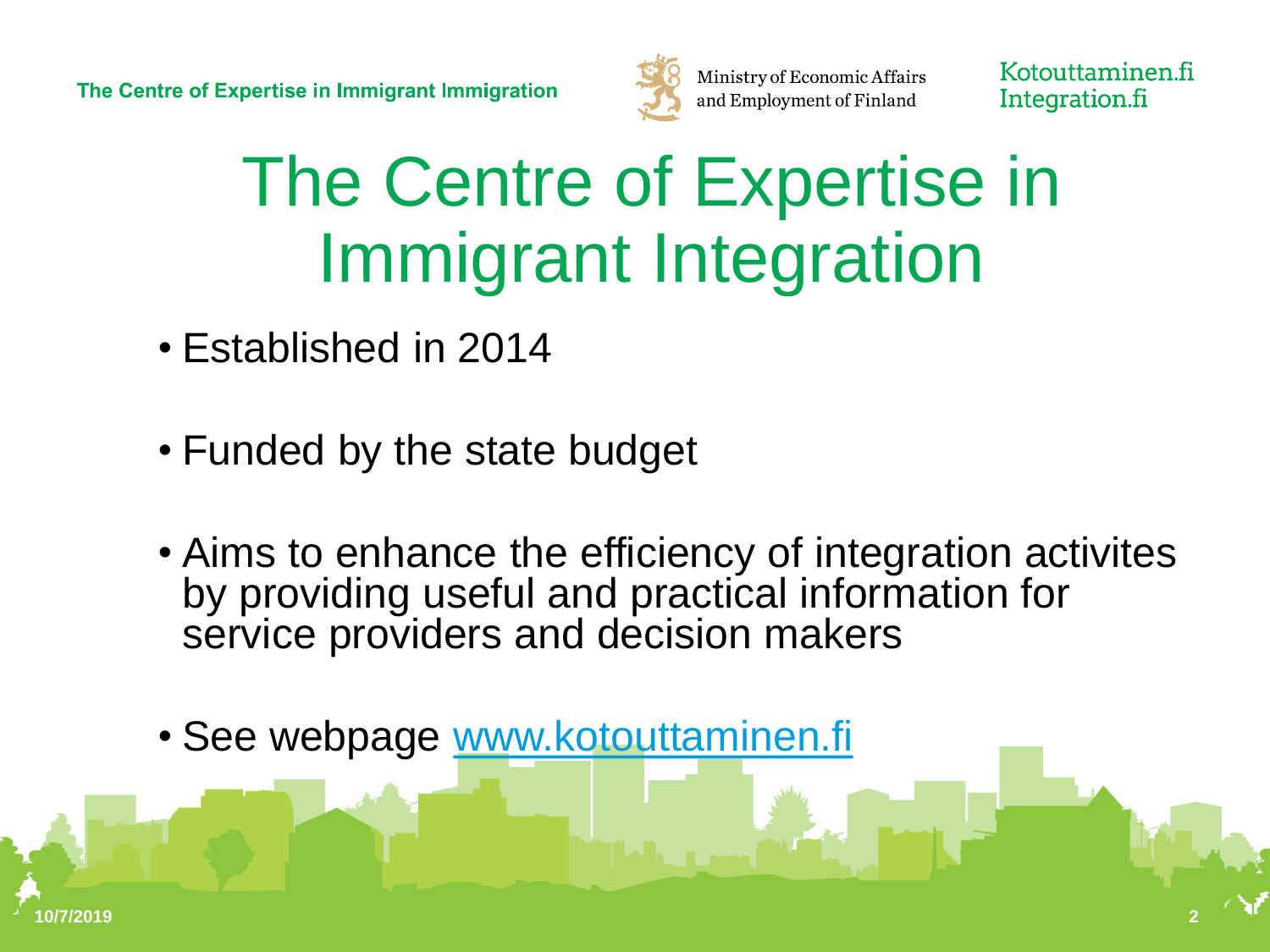

Ministry of Economic Affairs and Employment of Finland

Kotouttaminen.fi Integration.fi

## Työllisyysaste – miehet

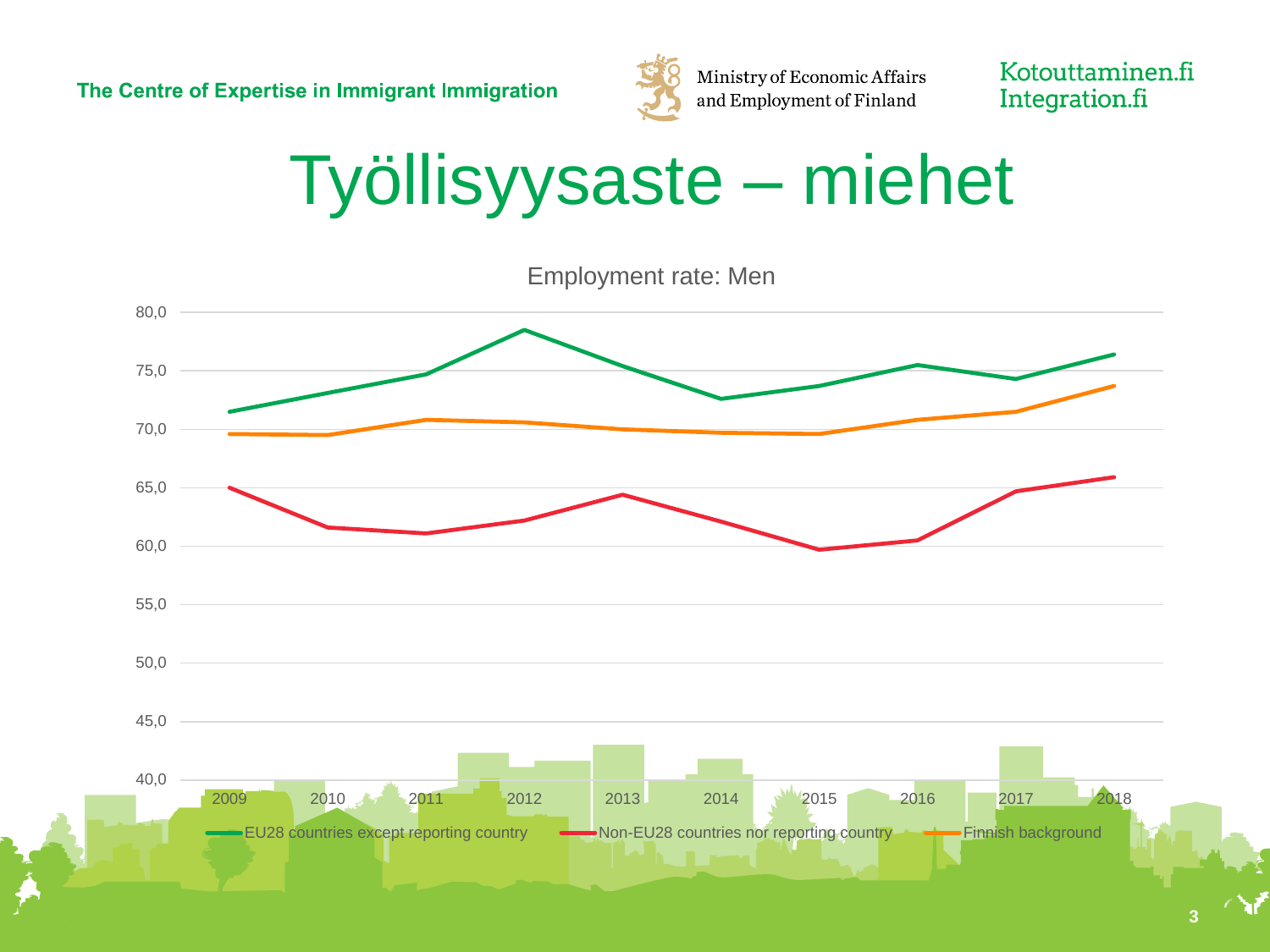

Kotouttaminen.fi Integration.fi

## Työllisyysaste – naiset

Employment rate: Women

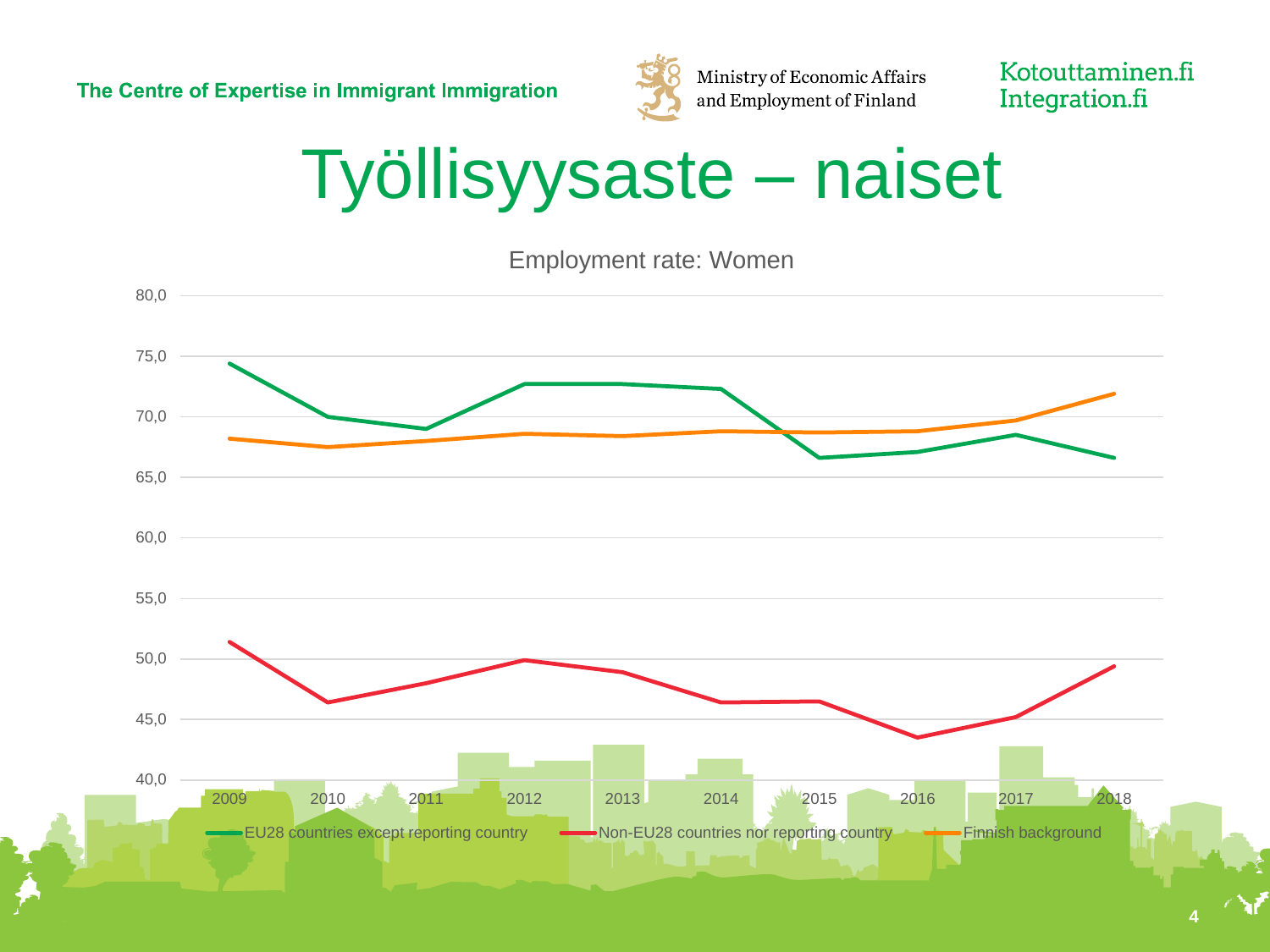

Ministry of Economic Affairs and Employment of Finland

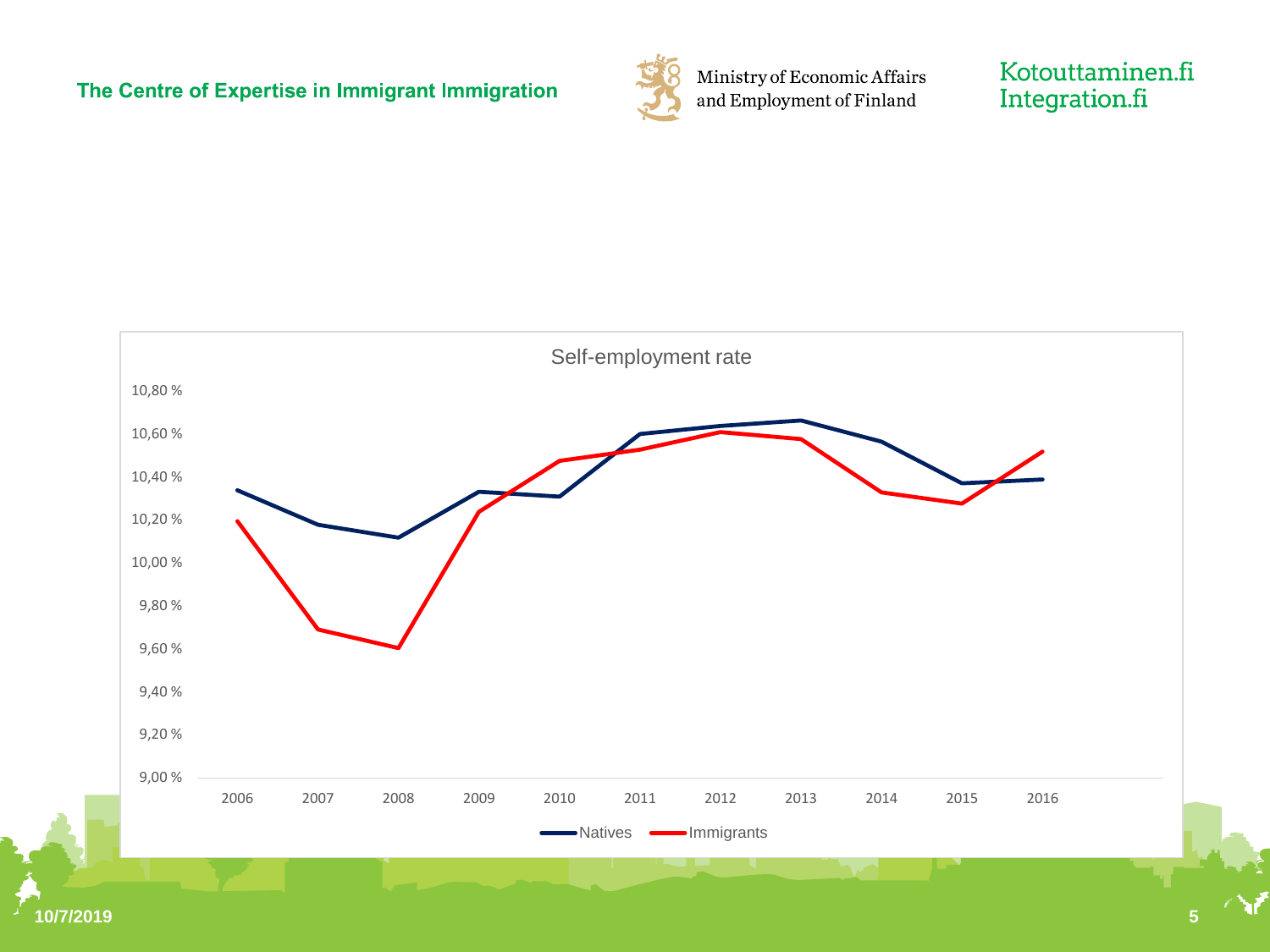

# Barriers to employment

- 1. Educational background?
	- Image of an 'immigrant women'?
	- 43 % of women with a foreign background have a degree from a university level education (ages between 25 to 54)
	- 17 % do not have any education above the basic primary school level
		- 5 % have not graduated from a primary level
		- *out of women with refugee background, ca. 40 % have not graduated from a primary level*
- Educational level does not improve the employment for women with a migration background level as much as for other groups – why?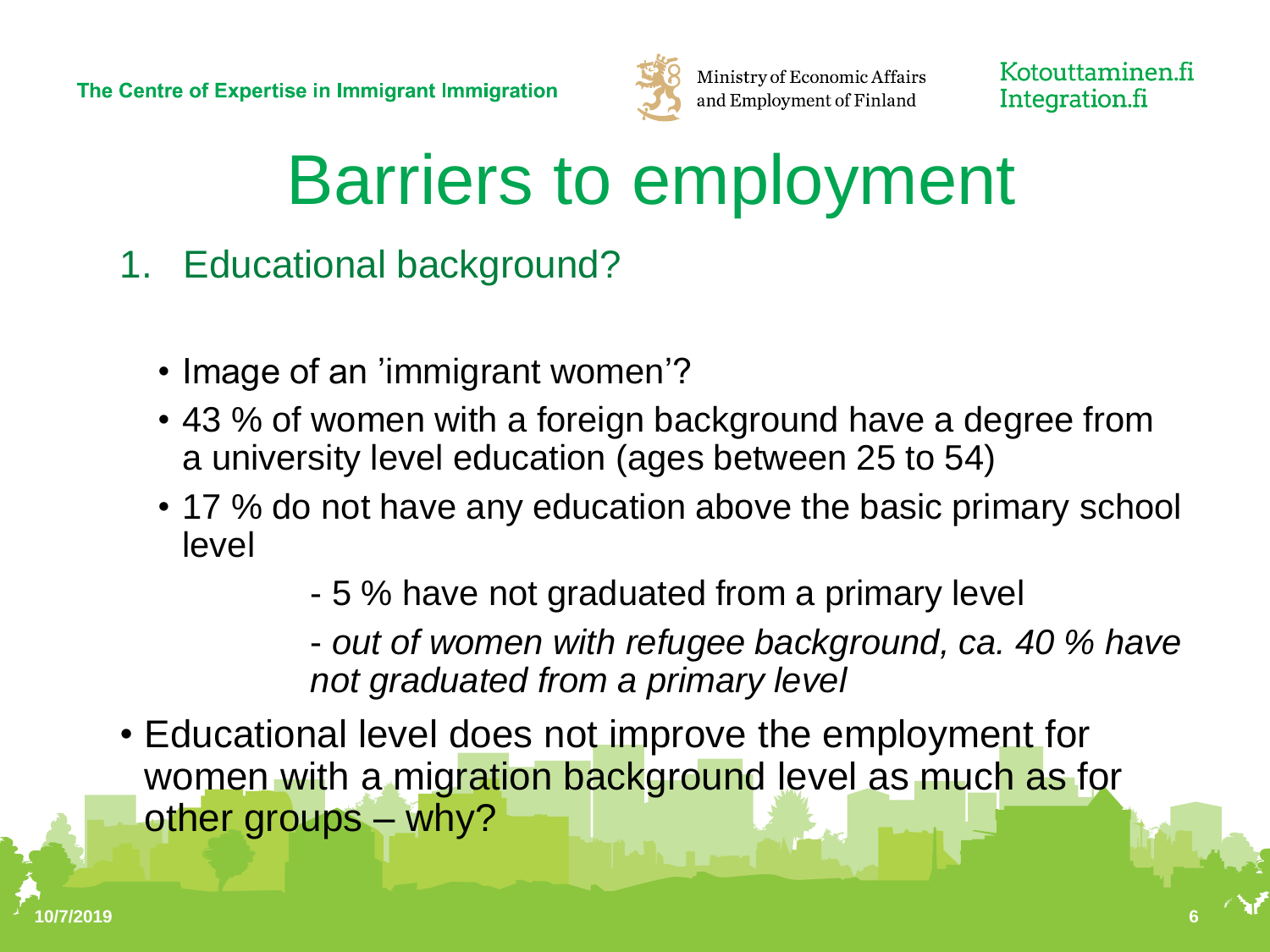

Ministry of Economic Affairs and Employment of Finland

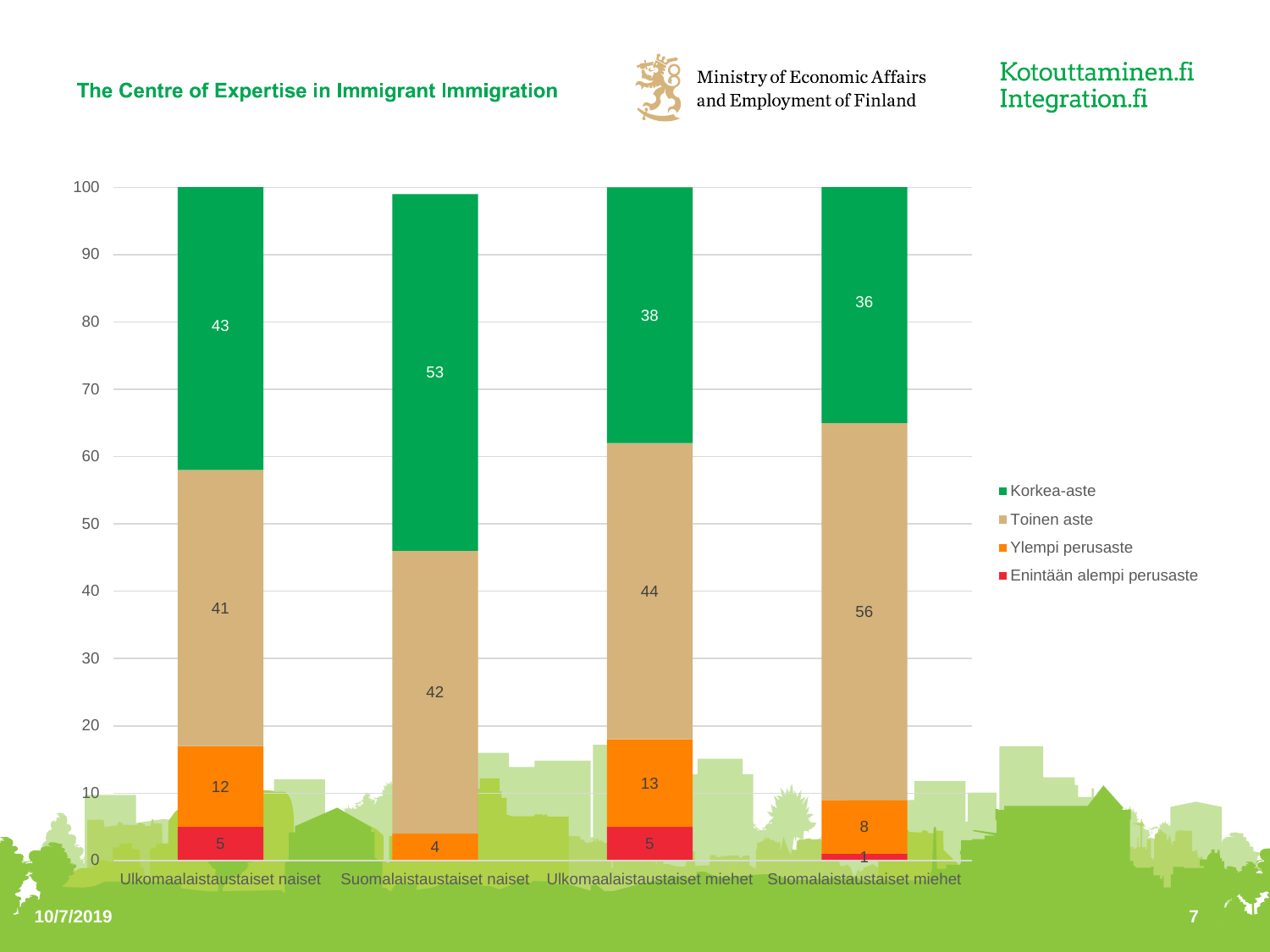

Kotouttaminen fi Integration.fi

## Other factors

- Finnish/Swedish language knowledge?
	- 73 % of men with a 'beginner's level' of language knowledge were employed, while only 37 % of women were.
	- Gender segregated occupational structure?
- Ethnic discrimination
	- According to Ahmad: does not explain
- Reason to immigrate
	- 24 % of men and 12 % women have immigrated because of employment
	- 42 % of men and 66 % of women have immigrated due to family reasons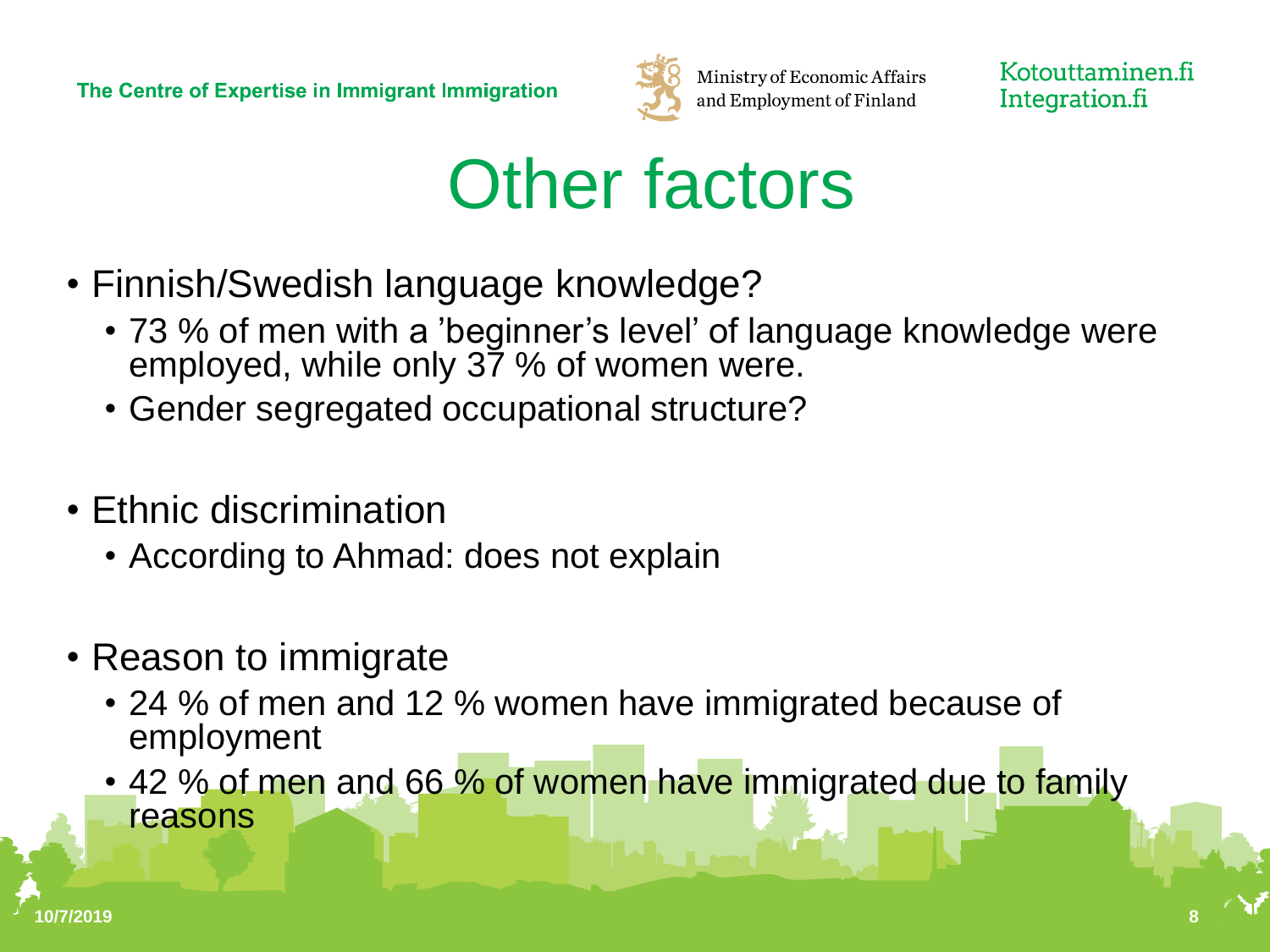

### Other factors

- OECD: Early separation of integration pathways for the "active" and "inactivé" – PES services / municipality services
	- those 'inactive' in the beginning should receive integration services provided by their municipality
	- Differences between municipalities' services and in a quantity
	- Are the services geared towards labour market?
	- Labour market integration may be slow for many
	- In case there are services with labour market focus, how do they reach out for women at home
- Motherhood
- Health and wellbeing
- Part-time employment not as common as in other Nordic countries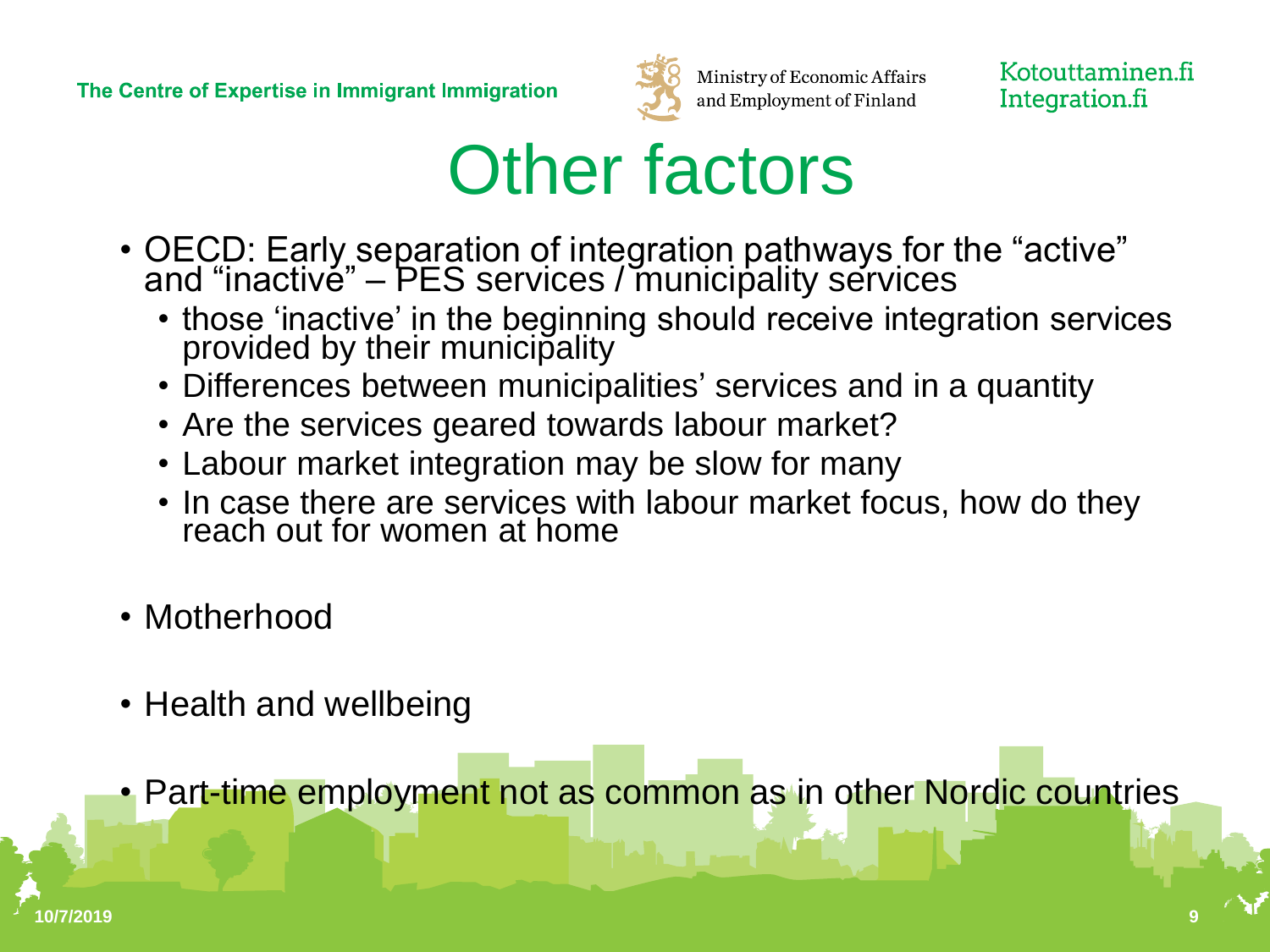

Ministry of Economic Affairs and Employment of Finland